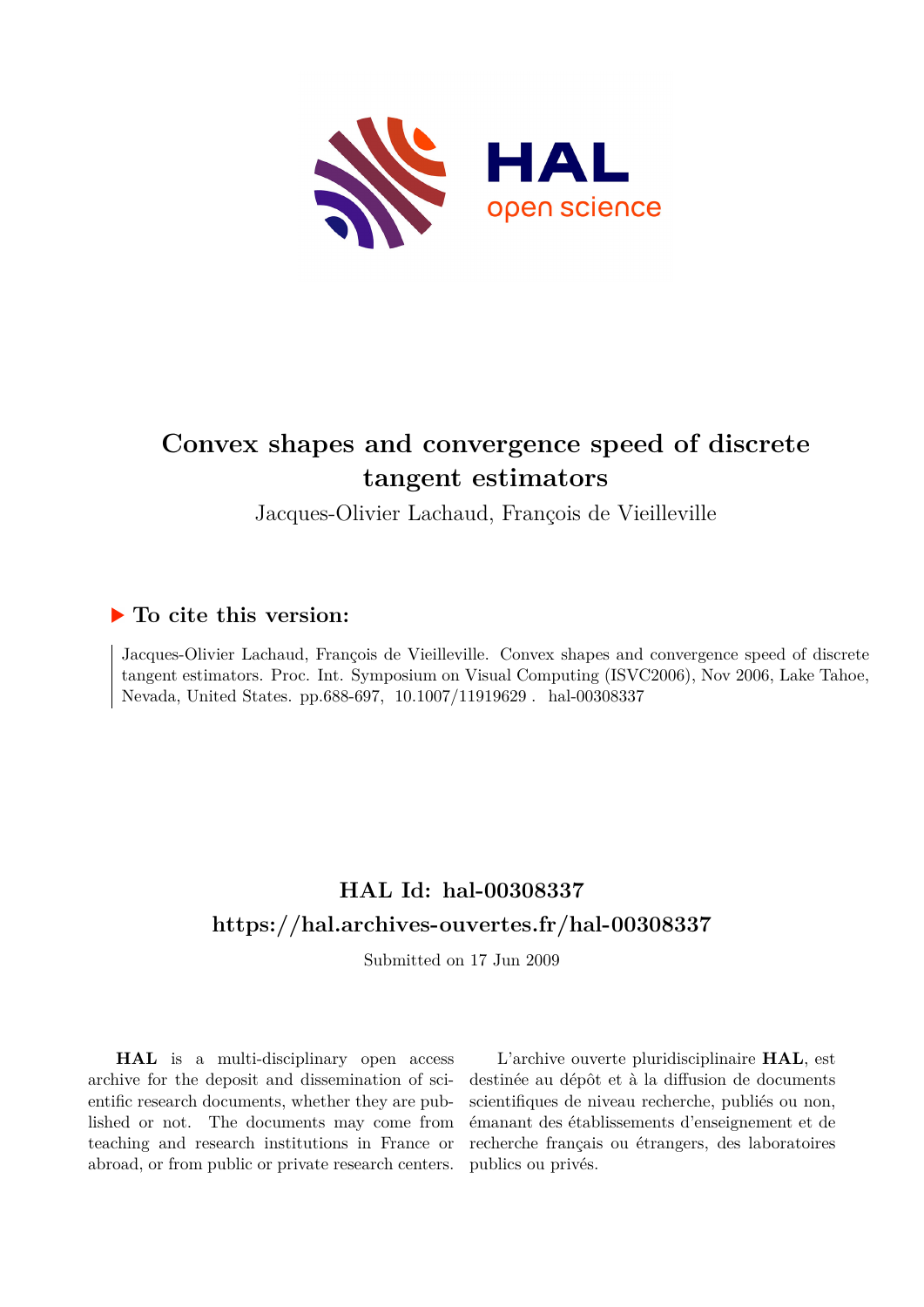### Convex shapes and convergence speed of discrete tangent estimators

Jacques-Olivier Lachaud and François de Vieilleville

LaBRI, Univ. Bordeaux 1, 351 cours de la Libération, 33405 Talence Cedex, France

Abstract. Discrete geometric estimators aim at estimating geometric characteristics of a shape with only its digitization as input data. Such an estimator is multigrid convergent when its estimates tend toward the geometric characteristics of the shape as the digitization step  $h$  tends toward 0. This paper studies the multigrid convergence of tangent estimators based on maximal digital straight segment recognition. We show that such estimators are multigrid convergent for some family of convex shapes and that their speed of convergence is on average  $\mathcal{O}(h^{\frac{2}{3}})$ . Experiments confirm this result and suggest that the bound is tight.

#### 1 Introduction

The problem of estimating geometric quantities of digitized shapes like area, perimeter, tangents or curvatures is an important and active research field. Discrete geometric estimators have indeed many applications in vision, shape analysis and pattern recognition. It is however difficult to compare objectively their respective accuracy, since for a given shape there exists infinitely many shapes with the same digitization. In this paper, we are mainly interested by the *multigrid convergence* property of some estimators, which is one of the few existing objective criteria. This property ensures that a better resolution brings a better approximation. For concrete applications, the *speed of convergence* is a very important criterion too, since it has a huge impact on their accuracy at standard resolutions.

Formally,taking the definitions of  $[9]$  $[9]$ , let  $\text{Di}g_h$  be some digitization process of step h. Let  $\mathbb F$  be a family of shapes in  $\mathbb R^2$  and let G be a geometric quantity defined for all  $X \in \mathbb{F}$ . A *discrete estimator of* G is a map that associates to a digitization  $\text{Di}g_h(X)$  an estimation of  $G(X)$ . A discrete estimator G is *multigrid convergent* toward G for F and Dig iff, for any  $X \in \mathbb{F}$ , there exists some  $h_X > 0$ for which

$$
\forall 0 < h < h_X, \left| \mathcal{G}(\text{Dig}_h(X)) - G(X) \right| \le \tau(h) \;,
$$

where  $\tau : \mathbb{R}^+ \to \mathbb{R}^{+*}$  has limit value 0 at  $h = 0$ . This function defines the *speed of convergence* of G toward G.

For instance, for the family of plane convex bodies with  $C<sup>3</sup>$ -boundary and positive curvatures, denoted later on by  $\mathbb{F}_c^3$ , the best known speed of convergence foran area and or a moment estimator is  $\mathcal{O}(h^{\frac{15}{11}})$  [[8,10](#page-10-0)], for a perimeter estimator itis  $\mathcal{O}(h)$  [[16\]](#page-10-0). There are fewer results concerning local geometric quantities like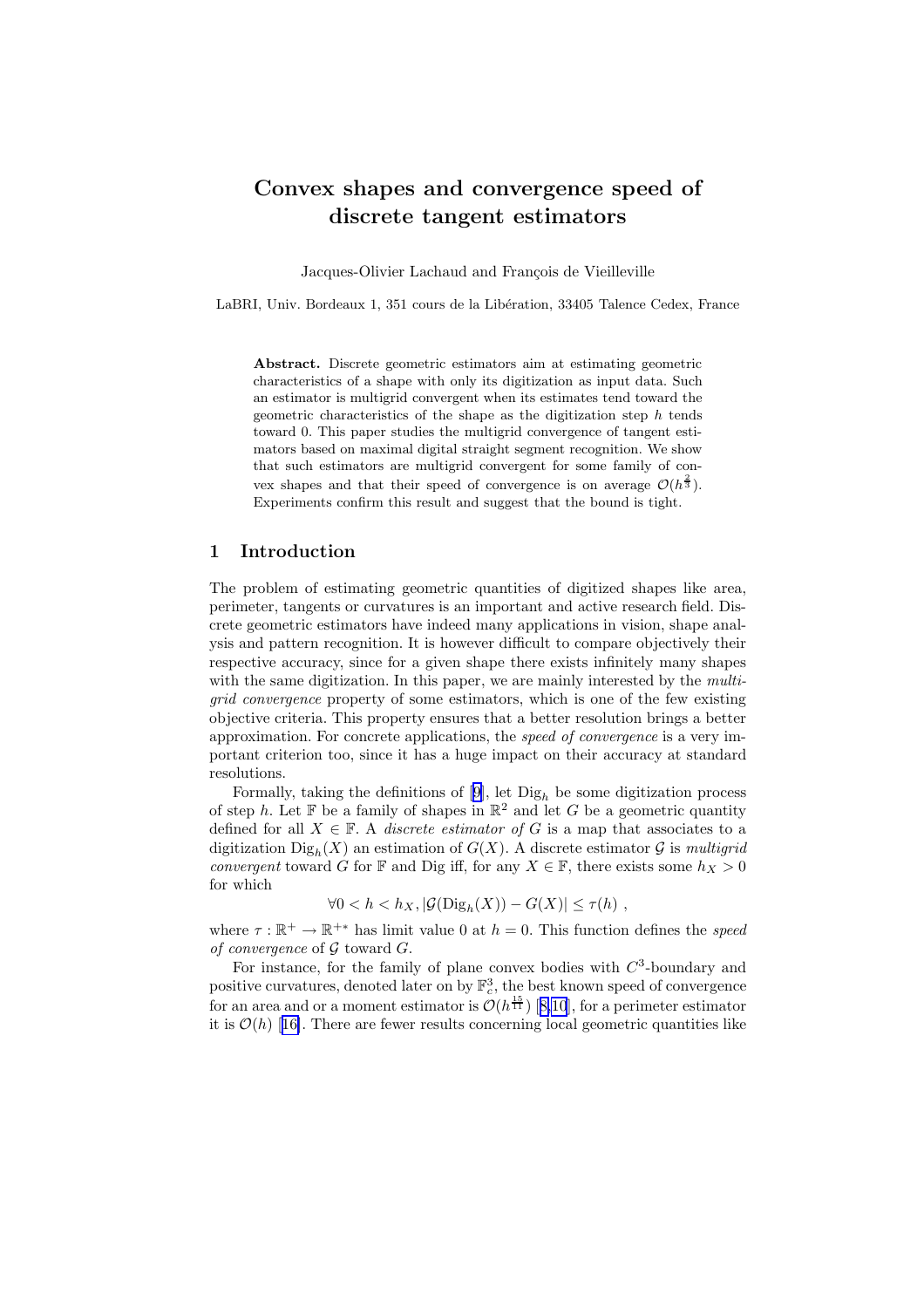tangent direction or curvature. The first works on this topic were presented in [\[4](#page-10-0)], where some evidence of the convergence of tangent estimators based on digital straight segment (DSS) recognition were given. We report the recent work of [[13\]](#page-10-0) which establishes the multigrid convergence of tangent direction estimators based on maximal DSS recognition, with an average speed of convergence of  $\mathcal{O}(h^{\frac{1}{3}})$ . The recent result of [\[5](#page-10-0)] has confirmed that there is yet no curvature estimator proven to be multigrid convergent.

In this paper, we prove a new upper bound for the average speed of convergence of discrete tangent estimators which are based on maximal DSS recognition around the point of interest [\[6](#page-10-0),[12\]](#page-10-0). This new bound of  $\mathcal{O}(h^{\frac{2}{3}})$  was suggested by theexperimental study of [[12\]](#page-10-0) and enhances the previous bound of  $\mathcal{O}(h^{\frac{1}{3}})$  [\[13](#page-10-0)]. The proof of this enhanced result, obtained for shapes in  $\mathbb{F}_c^3$ , follows these steps:

- Section 2 Digitizations of convex shapes are digital convex polygons (CDP). We achieve thus a better localization of the shape boundary with respect to the digitized boundary (Proposition [1\)](#page-5-0).
- Section 3 We first claim that the DSS characteristics have an average asymptotic behaviour depending on their length (Claim [2](#page-5-0)). The asymptotic edge length of CDP is recalled (Theorem [1](#page-5-0)), which induces a superlinear localization of the shape boundary in  $\mathcal{O}(h^{\frac{4}{3}})$  (Proposition [2](#page-6-0)). With these relations, the slope of digital edges of CDP is shown to be multigrid convergent to the tangent direction of a nearby boundary point with an average speed of  $\mathcal{O}(h^{\frac{2}{3}})$  (Proposition [3\)](#page-6-0).
- Section 4 The behaviour of maximal DSS is identical to the behavior of digital edges, since any maximal DSS contains at least one digital edge (Proposition [4](#page-8-0)). The average speed of convergence of tangent estimators based on maximal DSS is thus achieved (Theorem [3](#page-8-0)).

We will then conclude and open some perspectives in Section 5.

#### 2 Preliminary definitions and first properties

#### 2.1 Digitization and convex digital polygon

Let S be some subset of  $\mathbb{R}^2$ . Its *Gauss digitization* of grid step h is defined as  $D_h^G(S) = S \cap h\mathbb{Z} \times h\mathbb{Z}$ . Thus, the considered digitized objects are subsets of the rescaled digital plane  $h\mathbb{Z} \times h\mathbb{Z}$ .

A *convex digital polygon (CDP)*  $\Gamma$  is a subset of the digital plane  $h\mathbb{Z}\times h\mathbb{Z}$ with a single 4-connected component equal to the Gauss digitization of its convex hull, i.e.  $\Gamma = \mathcal{D}_{h}^{G}(\text{conv}(\Gamma)).$  Its *vertices*  $(V_{i})_{i=1..e}$  form the minimal subset for which  $\Gamma = D_h^G(\text{conv}(V_1, \ldots, V_e))$  (vertices are ordered clockwise). The points of Γ which are 8-adjacent to some point not in Γ form the *border* of Γ. It is a 4-connected digital path that visits every  $V_i$  in order. When moving clockwise, any subpath  $\Gamma_{V_i,V_{i+1}}$  is called a *digital edge* of  $\Gamma$ , while the Euclidean straight segment  $V_iV_{i+1}$  is an *edge* of  $\Gamma$ .

For small enough grid steps, Gauss digitizations of any shape in  $\mathbb{F}_c^3$  are convex digital polygons. This result will be admitted throughout the paper.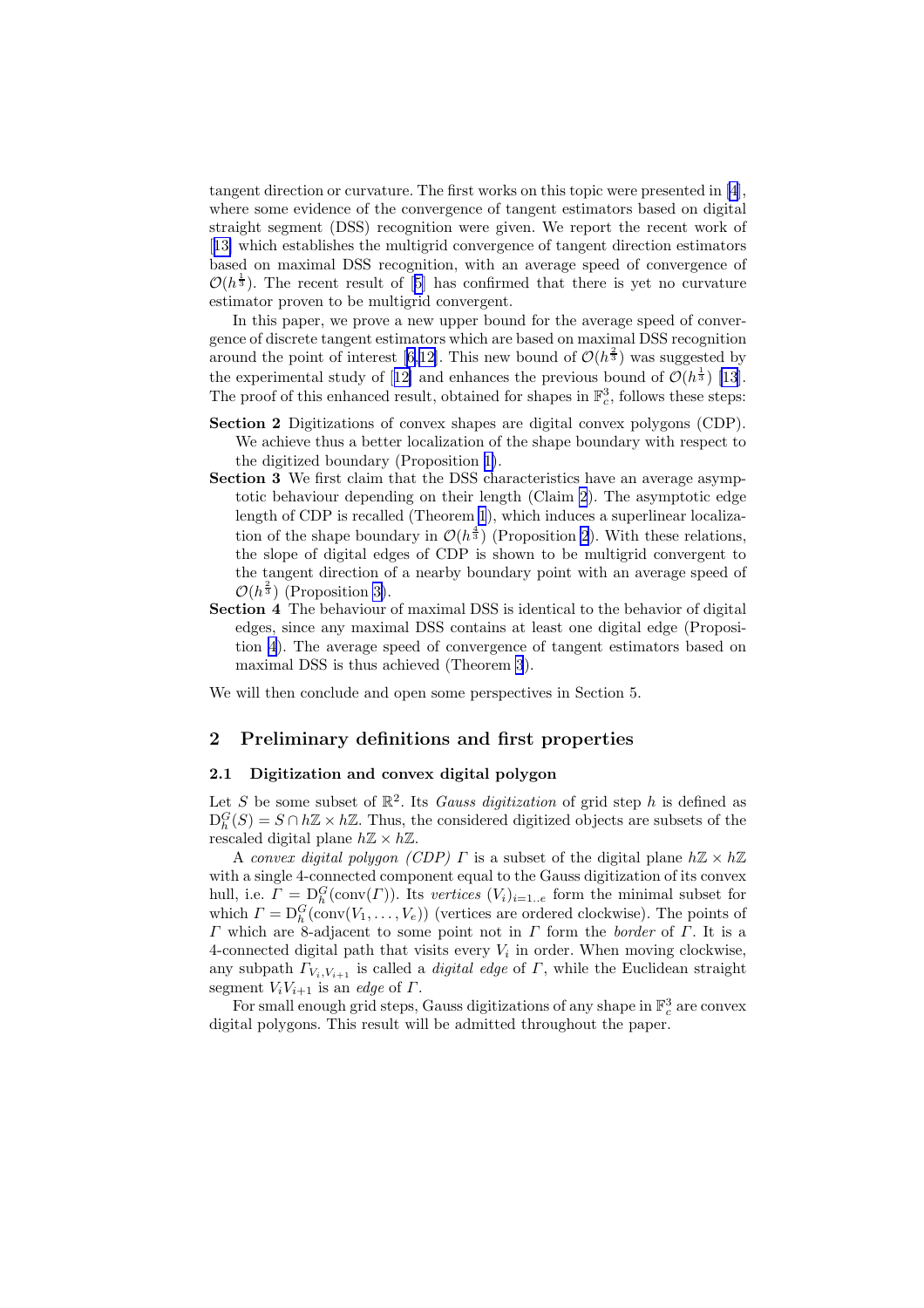#### 2.2 Standard line, digital straight segment, maximal segments

**Definition 1.** [\[15](#page-10-0)] The set of points  $(x, y)$  of the digital plane  $\mathbb{Z}^2$  verifying  $\mu \leq$  $ax - by \lt \mu + |a| + |b|$ *, with* a*,* b and  $\mu$  integer numbers, is called the standard line *with slope* a/b *and shift* µ*. Standard lines are the 4-connected discrete lines.*

The quantity ax − by is called the *remainder* of the line. Points whose remainder is  $\mu$  (resp.  $\mu + |a| + |b| - 1$ ) are called upper (resp. lower) leaning points. Any finite connected portion of a standard line is called a *digital straight segment (DSS)*. Its *characteristics* are the slope  $a/b$  and the shift  $\mu$  of the standard line containing it with smallest  $|a| + |b|$ .

Most of the results demonstrated here are directly transferable for 8-connected curves since there is a natural bijective transformation between standard and naive digital lines. In the paper, all the reasoning is made in the first octant, but it extends naturally to the whole digital plane.

#### 2.3 Recursive decomposition of DSS

We here recall a few properties about *patterns* composing DSS and their close relations with continued fractions. They constitute a powerful tool to describe discrete lines with rational slopes [\[2,7\]](#page-10-0). Without loss of generality all definitions and propositions stated below hold for standard lines and DSS with slopes in the first octant (e.g.  $\frac{a}{b}$  with  $0 \le a \le b$ ). In the first octant, only two Freeman moves are possible, 0 is a step to the right and 1 is a step up, 4-connected digital paths can be expressed as words of  $\{0, 1\}^*$ .

**Definition 2.** *Given a standard line*  $(a, b, \mu)$ *, we call pattern of characteristics* (a, b) *the word that is the succession of Freeman moves between any two consecutive upper leaning points. The Freeman moves defined between any two consecutive lower leaning points is the previous word read from back to front and is called the* reversed pattern*.*

Since a DSS has at least either two upper or two lower leaning points, a DSS  $(a, b, \mu)$  contains at least one *pattern* or one *reversed pattern* of characteristics (a, b). There exists recursive transformations for computing the *pattern* of a standard line from the *simple continued fraction* of its slope (see[[2\]](#page-10-0),[[18\]](#page-10-0) Chap. 4 and[[9\]](#page-10-0) Chap. 9), here Berstel approach better suits our purpose.

A rational slope z in  $[0, 1]$  can be written uniquely as the continued fraction

$$
z = 0 + \cfrac{1}{u_1 + \cfrac{1}{\cdots + \cfrac{1}{u_n}}}
$$

and is conveniently denoted  $[0, u_1, \ldots, u_n]$ . The  $u_i$  are called the *partial coefficients* and the continued fraction formed with the k first *partial coefficient* is said to be a  $k$ -th convergent of z and is a rational numbers denoted by  $z_k$ . The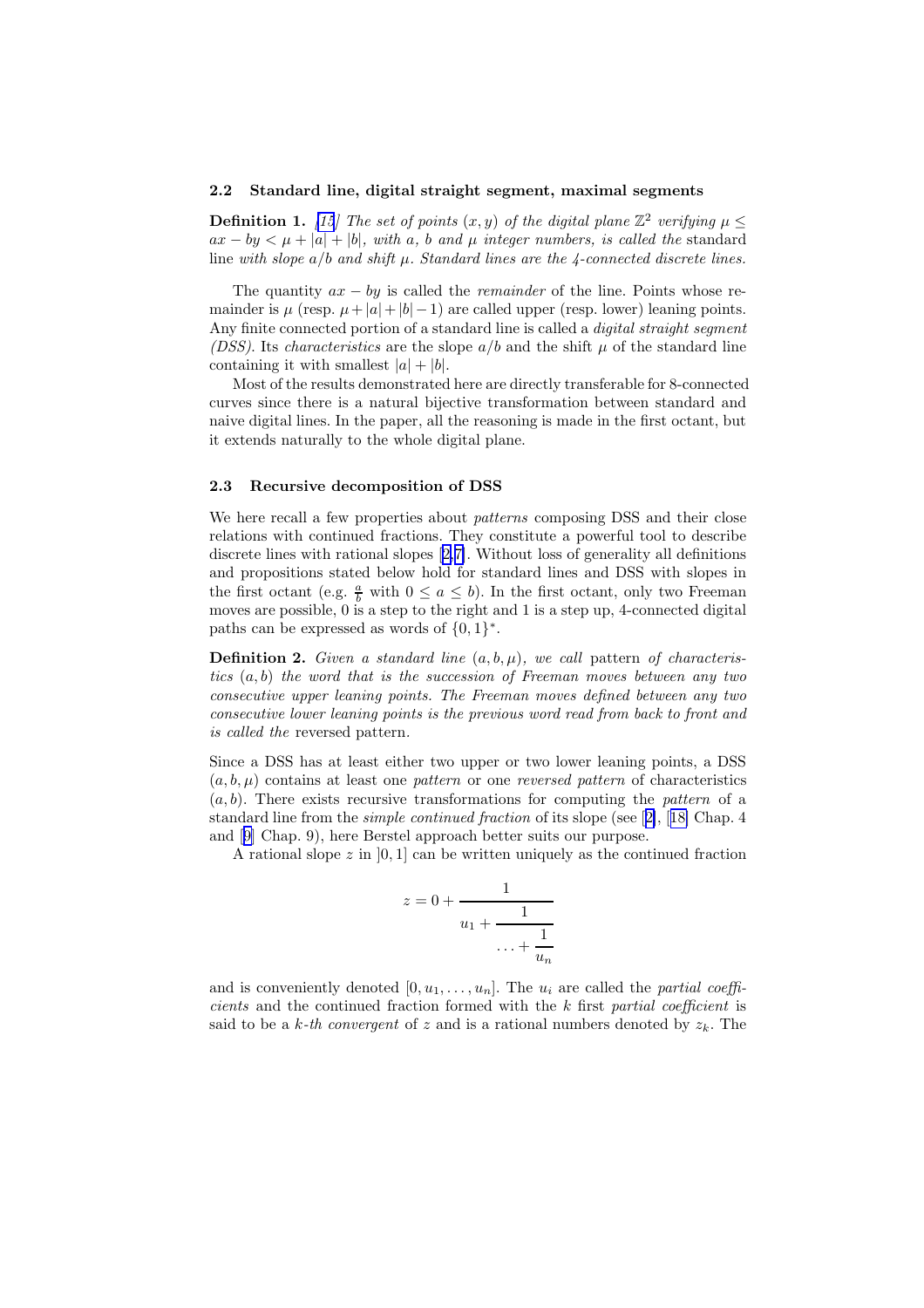<span id="page-4-0"></span>

Fig. 1. A digital straight segment of characteristics (10, 23, 0) with an odd depth slope, taken between the origin and its second lower leaning point

*depth* of a k-th convergent equals k. We conveniently denote  $p_k$  the numerator (resp. q<sup>k</sup> the denominator) of a k*-th convergent*.

We recall a few more relations regarding the way convergents are related and which will be used later on in this paper:

$$
\forall k \ge 1 \quad p_k q_{k-1} - p_{k-1} q_k = (-1)^{k+1} \tag{1}
$$

$$
p_0 = 0 \quad p_{-1} = 1 \qquad \forall k \ge 1 \quad p_k = u_k p_{k-1} + p_{k-2} \tag{2}
$$

$$
q_0 = 1 \quad q_{-1} = 0 \qquad \forall k \ge 1 \quad q_k = u_k q_{k-1} + q_{k-2} \tag{3}
$$

Given a rational slope between 0 and 1 its continued fraction is finite and for each  $i, u_i$  is a strictly positive integer. In order to have a unique writing we consider that the last *partial coefficient* is greater or equal to two; except for slope  $1 = [0, 1]$ .

Let us now explain how to compute the *pattern* associated with a rational slope z in the first octant. Let us define  $E$  a mapping from the set of positive rational number smaller than one onto the Freeman-move's words. More precisely:  $E(z_0) = 0$ ,  $E(z_1) = 0<sup>u<sub>1</sub></sup>1$  and the other values are expressed recursively:

$$
E(z_{2i+1}) = E(z_{2i})^{u_{2i+1}} E(z_{2i-1})
$$
\n(4)

$$
E(z_{2i}) = E(z_{2i-2})E(z_{2i-1})^{u_{2i}} \tag{5}
$$

It has been shown that this mapping constructs the pattern  $(a, b)$  for any rational slope  $z = \frac{a}{b}$ . Fig. 1 illustrates the construction of an odd pattern using the mapping E. The Minkowski  $\mathcal{L}^1$  length of  $E(z_k)$  equals  $p_k + q_k$  and can be computed recursively using Eq. (2) and (3). Moreover we recall that any digital edge is a pattern or a succession of the same pattern, its *digital parameters* are its slope, denoted by  $\frac{p}{q}$ , and the number  $\delta$  of repetitions of the pattern  $E(\frac{p}{q})$ .

#### 2.4 Localization accuracy of digitized convex shapes

One can expect that the boundary of a convex shape is approximately at distance h from the border of its digitization of grid step  $h$ . In fact, for a convex shape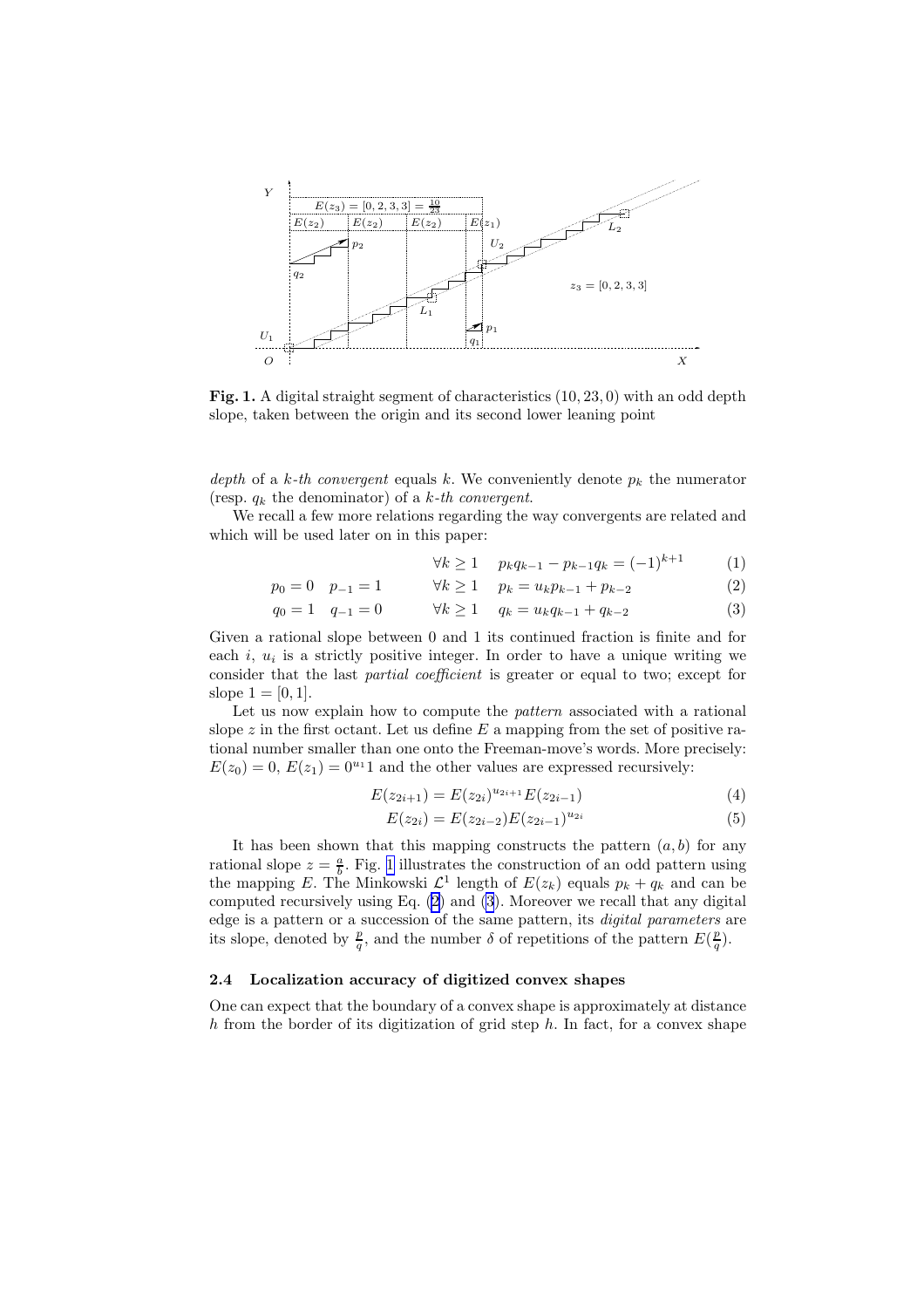<span id="page-5-0"></span>

Fig. 2. Two local constraints for the real underlying convex shape

S, its *boundary*  $\partial S$  is much closer to the convex hull of  $D_h^G(S)$  than h. A better localization of the shape is thus possible, as stated below and illustrated in Fig. 2:

**Proposition 1.** Let S be a convex shape such that  $D_h^G(S)$  is a CDP  $\Gamma$  for some h*. Consider an edge* ViV<sup>i</sup>+1 *of* Γ *with slope in the first octant. Then any point of the boundary*  $\partial S$  *above the straight segment*  $V_iV_{i+1}$  *has a vertical distance to it no greater than*  $\frac{h}{q_{n-1}}$ , where the slope of this edge is the irreducible fraction  $\frac{p_n}{q_n}$ .

Theproof of this proposition can be found in [[11\]](#page-10-0).

#### 3 Asymptotic behaviour of edges of digitized shapes

We study here asymptotic properties of edges of digitized convex shapes. Their average length is first exhibited and an experimental study of the digital parameters of edges is presented. The direction of digital edges is shown to converge toward the tangent direction.

#### 3.1 Asymptotic number and digital parameters of edges

Let S be some shape of  $\mathbb{F}_c^3$ . We have the following theorem:

Theorem 1. *(Adapted from[[1\]](#page-10-0), Theorem 2) For a small enough* h*, the Gauss* digitization  $D_h^G(S)$  of S is a CDP and its number of edges  $n_e(D_h^G(S))$  satisfies:

$$
c_1(S)\tfrac{1}{h^{\frac{2}{3}}}\leq n_e(\mathrm{D}_h^G(S))\leq c_2(S)\tfrac{1}{h^{\frac{2}{3}}}
$$

*where the constants*  $c_1(S)$  *and*  $c_2(S)$  *depend on extremal bounds of the curvatures along* S. Hence for a disc  $c_1$  and  $c_2$  are absolute constants.

As an immediate corollary, the average Minkowski  $\mathcal{L}^1$  length of edges grows as  $\Theta(h^{\frac{2}{3}})$ . The question is: what is the average behavior of the digital parameters p, q and  $\delta$  of edges, knowing that the average digital length  $l = \delta(p+q)$  satisfies  $\Theta(h^{\frac{2}{3}}/h) = \Theta(1/h^{\frac{1}{3}})$ ? Since the slope of edges should tend toward the slope of points on the boundary of  $S$  and since almost all these points have irrational slope,  $p$  and  $q$  should tend toward infinity almost everywhere with a bounded  $\delta$ . This observation is confirmed by experiments, as illustrated on Fig. [3](#page-6-0), which plots the means and standard deviations of  $\frac{q}{l}$  and  $\delta$  for edges on finer and finer digitizations of a disk. It is clear that q (but also  $p$ ) satisfies the same asymptotic law as l while  $\delta$  remains bounded on average. We make hence the following claim: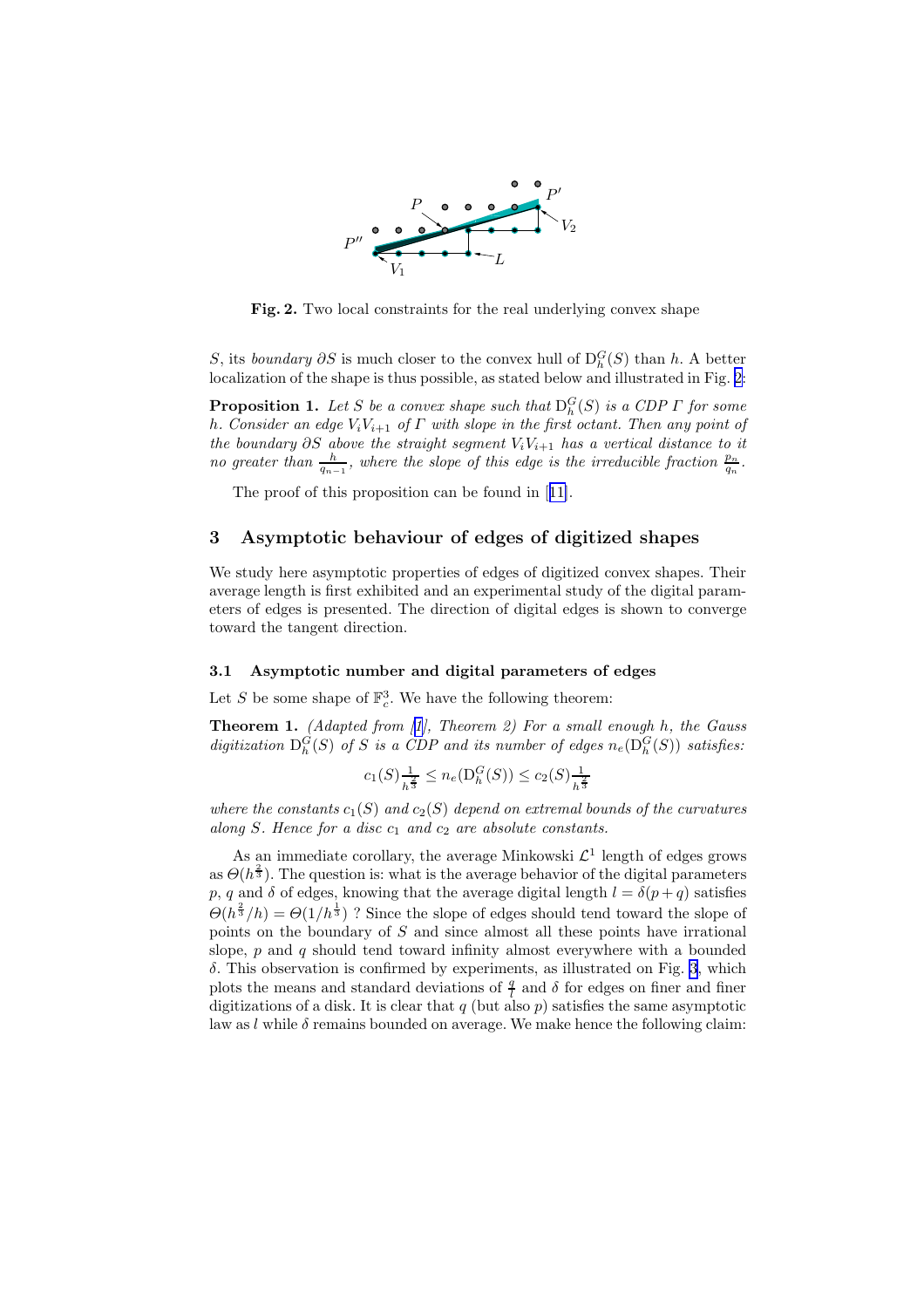<span id="page-6-0"></span>

Fig. 3. Plots in log-space of the means of digital parameters  $\frac{q}{l}$  (left) and  $\delta$  (right) for the edges of Gauss digitizations of a disk, as functions of the inverse  $\frac{1}{h}$  of the grid step. Standard deviations are symbolized with errorbars

Claim 2. On average, the digital parameters p, q of the edges of  $D_h^G(S)$  with  $S \in \mathbb{F}_c^3$  grow as  $\Theta(\frac{1}{\sqrt{2}})$  $\frac{1}{h^{\frac{1}{3}}}$ , whereas  $\delta$  *is bounded, when* h *tends toward 0.* 

This claim induces a first result about the convergence speed of the localiza-tion constraints of Proposition [1](#page-5-0) ( $q_{n-1}$  has the same asymptotic law as  $q_n$ ).

**Proposition 2.** Let  $S \in \mathbb{F}_c^3$  and  $D_h^G(S)$  its Gauss digitization. For a small *enough* h, in each octant, the vertical distance between any edge of  $D_h^G(S)$  and  $\partial S$  is bounded. On average, this bound is  $\mathcal{O}(h^{\frac{4}{3}})$  (and never worse than  $\mathcal{O}(h)$ ).

#### 3.2 Convergence of tangent estimation based on edge direction

Let M be a point on the boundary of a shape  $S \in \mathbb{F}_c^3$  and let  $\theta_M(S)$  be the tangent direction of  $\partial S$  at M. We propose to estimate  $\theta_M(S)$  as the arctangent of the slope of the digital edge of the CDP  $D_h^G(S)$  lying below M (for the first octant; definitions for other octants are straightforward). We denote this discrete estimator by  $T_M^{\text{edge}}$ . Assuming Claim [2](#page-5-0), we have the multigrid convergence of this tangent estimator:

**Proposition 3.** Let M be a point in the plane and let  $\mathbb{F}_c^3(M)$  be the subset of shapes S of  $\mathbb{F}_c^3$  with  $M \in \partial S$ . The discrete estimator  $\mathcal{T}_M^{\text{edge}}$  at point M is  $multiprid$  *convergent toward the tangent direction*  $\theta_M$  *for*  $\mathbb{F}_c^3(\widetilde{M})$  *and Gauss digitization.* Furthermore, its speed of convergence is on average  $\mathcal{O}(h^{\frac{2}{3}})$ .

*Proof.* We have to prove that for a shape  $S \in \mathbb{F}_c^3(M)$ , there exists some grid step  $h_S$  for which  $\forall 0 < h < h_S, |\mathcal{T}_M^{\text{edge}}(\mathcal{D}_h^G S) - \theta_M(S)| \le \tau(h)$ . Without loss of generality, we assume that the tangent direction  $\theta_M(S)$  is in the first octant and we locally parameterize  $\partial S$  as  $(x, f(x))$ , setting M as the origin of the coordinate axes  $((x_M, y_M) = (0, 0))$ . Let  $h_0$  be the digitization step below which  $D_h^G(S)$  is a CDP.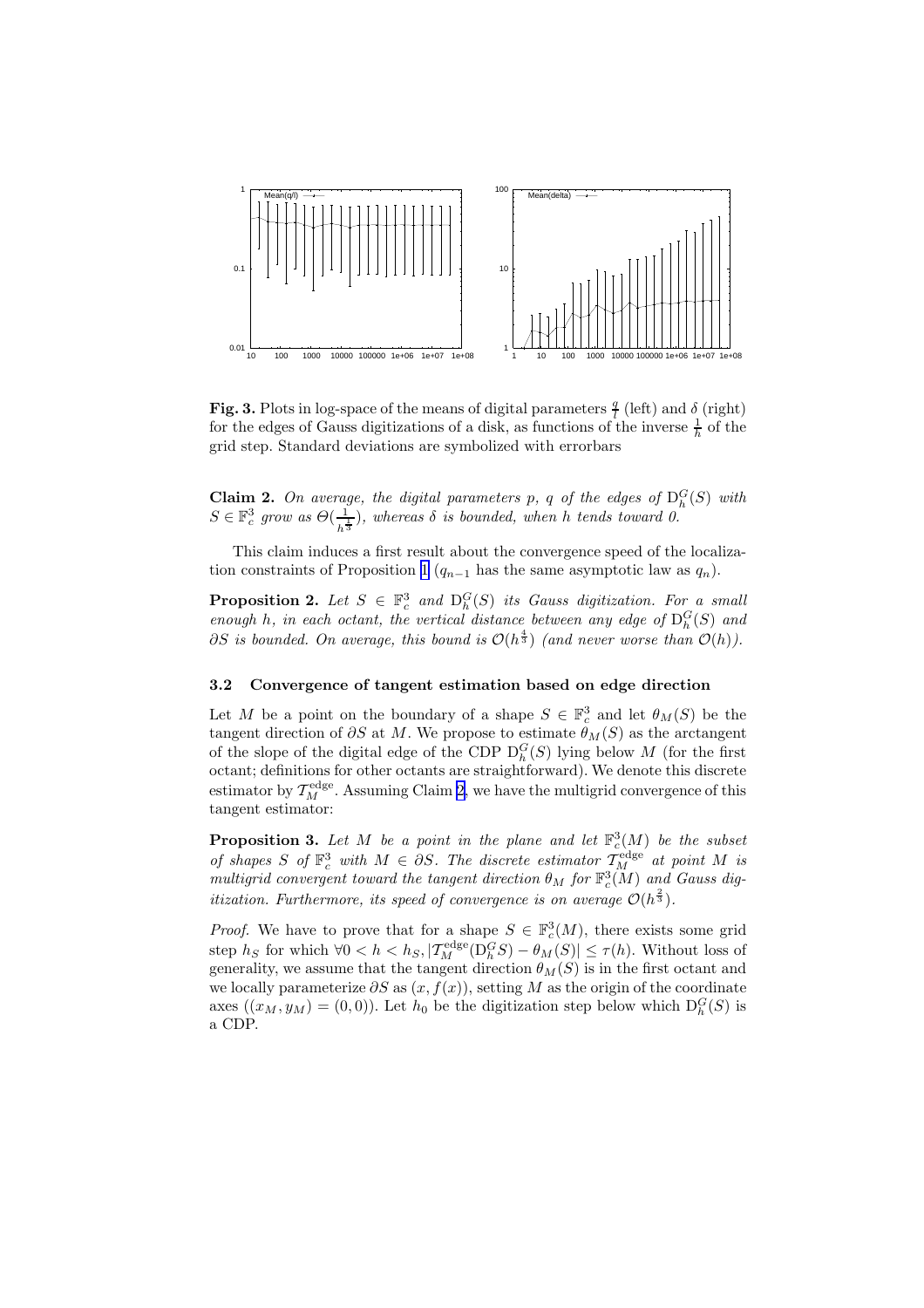Since the slope of  $\partial S$  around M is in the first octant, there exists some  $h_S < h_0$  such that for any  $0 < h < h_S$ , the vertical straight segment going down from M intersect some edge  $V_iV_{i+1}$  of  $D_h^G(S)$ . Let  $\delta$ , p and q be the digital hown non *M* intersect some edge  $v_i v_{i+1}$  or  $D_h(\mathcal{S})$ . Let  $\delta$ ,  $p$  and  $q$  be the digital parameters of this edge, let z be its slope  $\frac{p}{q}$  and let *n* be the depth of z (i.e.  $z = \frac{p_n}{q_n}$ . The horizontal distance between M and either  $V_i$  or  $V_{i+1}$  is necessarily greater than half the horizontal length of  $V_iV_{i+1}$ . We assume  $V_{i+1}$  maximizes this distance, without loss of generality. We get:

$$
\frac{h\delta q_n}{2} \le x_{v_{i+1}} \le h\delta q_n \tag{6}
$$

From Proposition [1](#page-5-0) we have for any  $x \in [x_{v_i}, x_{v_{i+1}}]$ :

$$
zx - \frac{h}{q_{n-1}} \le f(x) \le zx + \frac{h}{q_{n-1}} \tag{7}
$$

Inserting Taylor expansion of  $f(x)$  about  $x = 0$  in Eq. (7) induces:

$$
|z - f'(0)| \le \frac{h}{xq_{n-1}} + \mathcal{O}(x) . \tag{8}
$$

Setting  $x = x_{v_{i+1}}$  in Eq. (8) and using both sides of Eq. (6) gives the inequality

$$
|z - f'(0)| \le \frac{2h}{h\delta q_n q_{n-1}} + \mathcal{O}(h\delta q_n) \tag{9}
$$

We notice that  $z = \tan(\mathcal{T}_{M}^{\text{edge}}(D_{h}^{G}(S)))$  and that  $f'(0) = \tan(\theta_{M}(S))$ . Moreover, for any angle  $s, t \in [0, \frac{\pi}{4}]$ , we have  $|s - t| \leq |\tan(s) - \tan(t)|$ . With these two remarks, Eq. (9) implies:

$$
|T_M^{\text{edge}}(\mathcal{D}_h^G(S)) - \theta_M(S)| \le \frac{2}{\delta q_n q_{n-1}} + \mathcal{O}(h\delta q_n) \tag{10}
$$

Since  $\delta q_n$  is no smaller than half the edge length, it follows from Theorem [1](#page-5-0) that the dominant term  $\frac{2}{\delta q_n q_{n-1}}$  is at least some  $\mathcal{O}(h^{\frac{1}{3}})$  on average. In [\[13](#page-10-0)] it is also shown that there is no edge of bounded length as  $h$  tends toward 0. Then the right part of Eq. (10) tends toward 0. The multigrid convergence is thus shown. At last, assuming Claim [2](#page-5-0), Eq. (10) then induces

$$
|T_M^{\text{edge}}(\mathcal{D}_h^G(S)) - \theta_M(S)| \le \mathcal{O}(h^{\frac{2}{3}}) \tag{11}
$$

which indicates that the average speed of convergence of  $\mathcal{T}_{M}^{\text{edge}}$  is  $\mathcal{O}(h^{\frac{2}{3}})$ .  $\square$ 

### 4 Tangent estimators based on maximal DSS recognition

This section discusses the convergence speed of discrete tangent estimators based on maximal digital straight segment (maximal segment) recognition. Along a digital path, maximal segments are the inextensible digital straight segments, otherwise said adding the next point to the front or to the back constructs a set of digital points that no standard line contains. The set of all maximal segments of a digital path can be extracted efficiently in time linear with its number of points[[6\]](#page-10-0). Maximal segments have deep links with edges of convex hulls[[5,14\]](#page-10-0).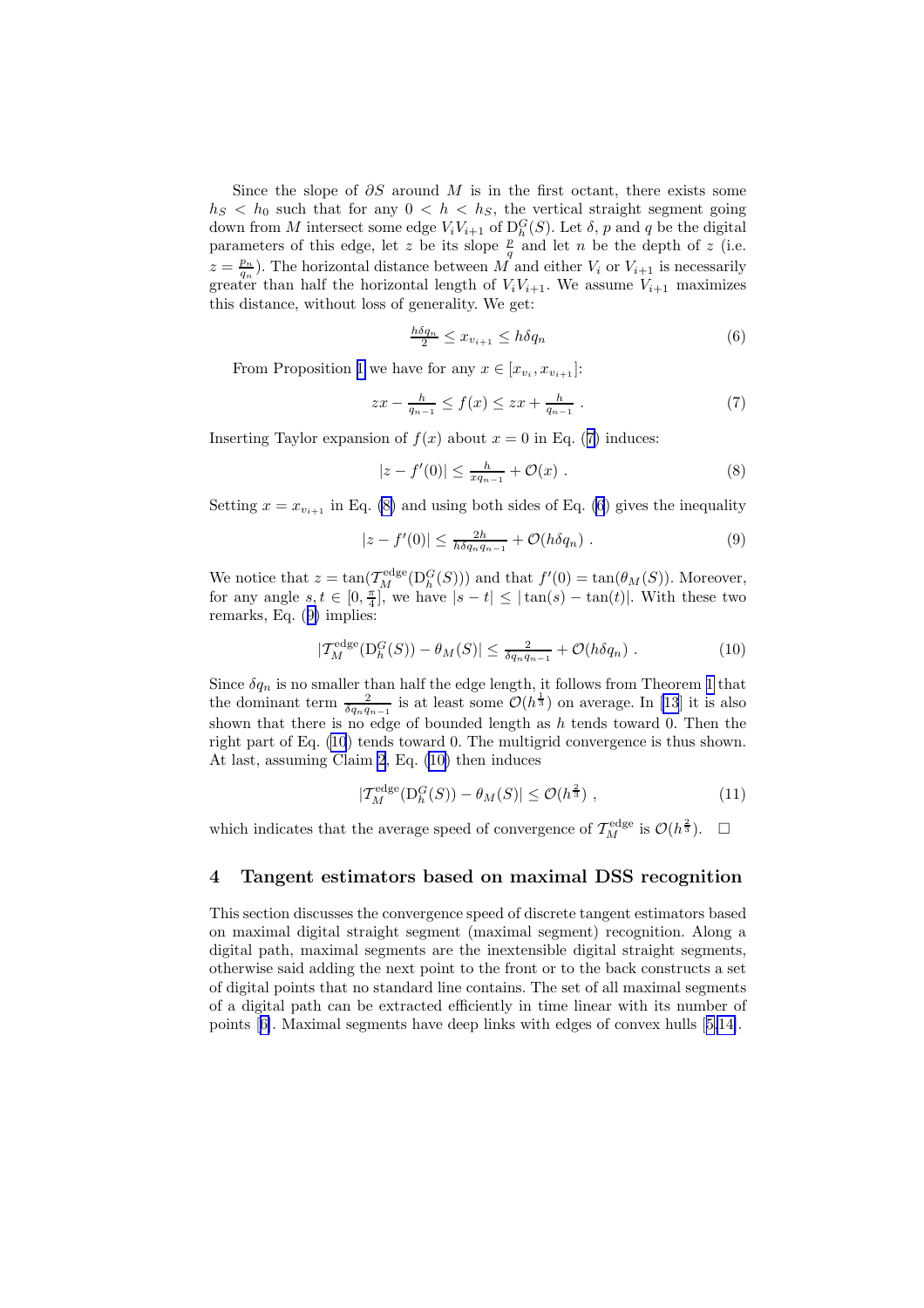<span id="page-8-0"></span>

Fig. 4. For both plots, the digitized shape is a disk of radius 1 and the abscissa is the inverse of the digitization step. Left: plot in log-space of the mean absolute error between the λ-MST tangent direction and the theoretical one (mean taken over all digital points). The convergence speed on this shape is likely to be in  $\Theta(h^{\frac{2}{3}})$ . Right: plot in log-space of the digital length of maximal segments, which is on average  $\Theta(1/h^{\frac{1}{3}})$ 

Estimating the tangent direction at some point is then achieved by considering specific DSS[[17\]](#page-10-0) or maximal segments[[6\]](#page-10-0) containing this point. A recent experimental evaluation[[12\]](#page-10-0) has shown that tangent estimators based on maximal segments are accurate and preserve convexity properties of the real shape.

Let M be a point on the boundary of a shape  $S \in \mathbb{F}_c^3$  and let  $\theta_M(S)$  be the tangent direction of  $\partial S$  at M. We propose to estimate  $\theta_M(S)$  as the arctangent of the slope of any maximal segment of the CDP  $D_h^G(S)$  lying below M (for the first octant; definitions for other octants are straightforward). We denote this discrete estimator by  $T_M^{\text{ms}}$ . We shall prove in Theorem 3 that this estimator is multigrid convergent with average convergence speed of  $\mathcal{O}(h^{\frac{2}{3}})$ . As a corollary, the Feschet-Tougne tangent estimator [\[6](#page-10-0)], which uses the most centered maximal segment around M, and the  $\lambda$ -MST estimator [\[12\]](#page-10-0), which makes a convex combination of the directions of all maximal segments around  $M$ , are also multigrid convergent with same average speed.

Before proving this theorem, note first that the experimental evaluation of the  $\lambda$ -MST estimator, whose absolute error is displayed in Fig. 4, left, suggests that its average convergence speed is indeed likely to be in  $\mathcal{O}(h^{\frac{2}{3}})$ . Secondly, the average Minkowski length of maximal segments behave as the average length of the edges, that is in  $\mathcal{O}(h^{\frac{2}{3}})$  as shown on Fig. 4, right (the Minkowski length is  $h$  times the digital length). Thirdly, every maximal segment contains a digital edge as stated in the following proposition whose proof can be found in [\[11](#page-10-0)]:

Proposition 4. *On the border of a CDP* Γ*, any maximal segment, whose slope is some*  $\frac{p_n}{q_n}$ , contains at least one digital edge that has either the same slope or *its*  $n-1$ *-convergent*  $\frac{p_{n-1}}{q_{n-1}}$ .

We may now state our main result, which relies also on Claim [2](#page-5-0).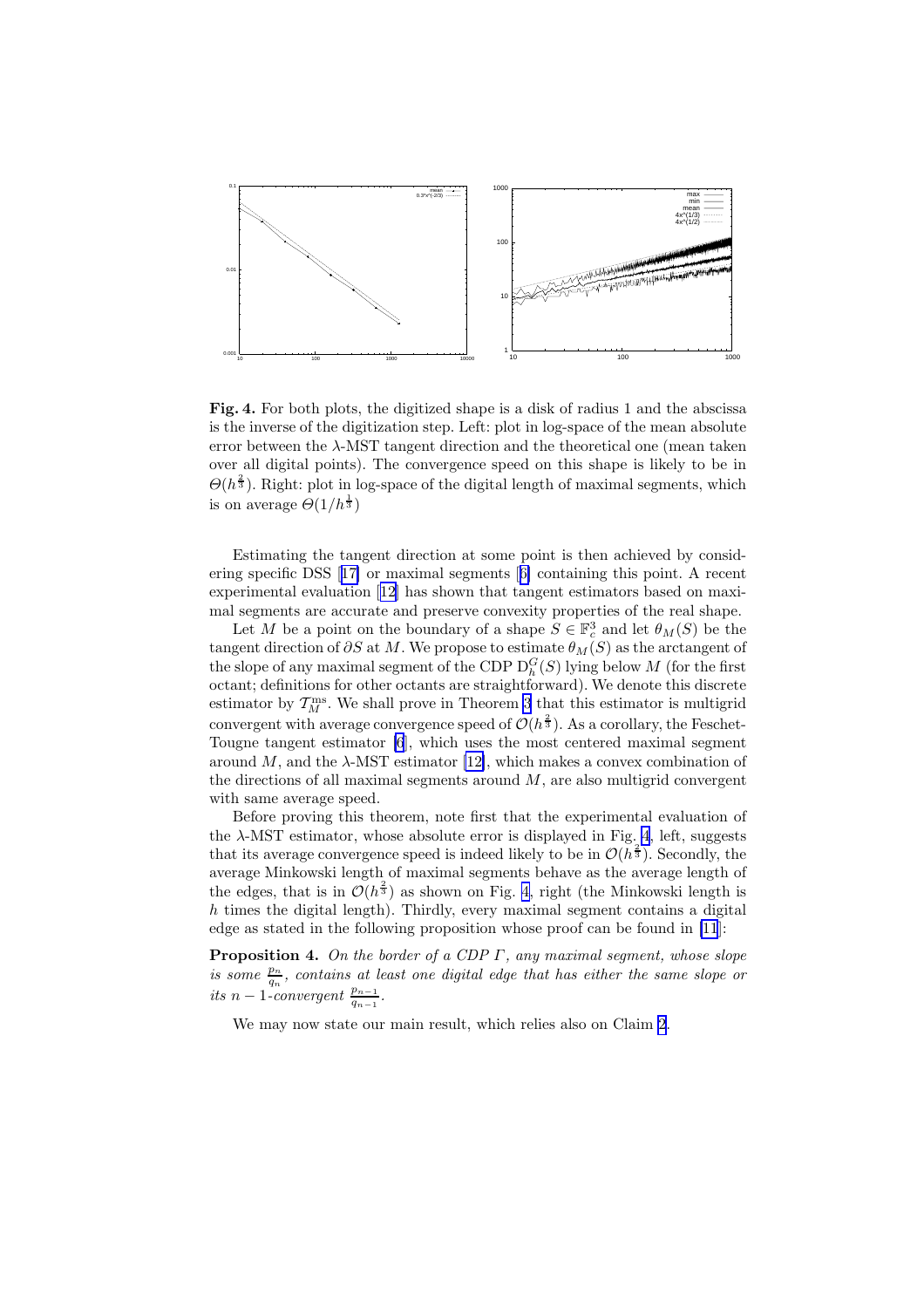**Theorem 3.** Let M be a point in the plane and let  $\mathbb{F}_c^3(M)$  be the subset of shapes S of  $\mathbb{F}_c^3$  with  $M \in \partial S$ . The discrete estimator  $\mathcal{T}_M^{\text{ms}}$  at point M is multigrid *convergent toward the tangent direction*  $\theta_M$  *for*  $\mathbb{F}_c^3(\tilde{M})$  *and Gauss digitization.* Furthermore, its speed of convergence is on average  $\mathcal{O}(h^{\frac{2}{3}})$ .

*Proof.* We take the same notations as in the proof of Proposition [3.](#page-6-0) We consider a maximal segment  $MS$  below M with slope  $z_n$ . According to Proposition [4,](#page-8-0) it contains a digital edge  $VV'$  of slope  $z_n$  or  $z_{n-1}$ , which may not be below M. Worst case is for a digital edge with slope  $z_{n-1}$  and this is the one considered below. We have:

$$
|T_M^{\text{ms}}(S) - \theta_M(S)| \le |z_n - f'(0)|
$$
  
\n
$$
\le |z_{n-1} - f'(0)| + |z_n - z_{n-1}|
$$
  
\n
$$
\le |z_{n-1} - f'(x)| + O(x) + \frac{1}{q_n q_{n-1}},
$$

using Taylor relation and Eq. [\(1](#page-4-0)) to get the last inequality.

If we choose some abscissa x such that  $(x, f(x))$  is above the edge VV', then the proof of Proposition [3](#page-6-0) indicates that  $|z_{n-1}-f'(x)| \leq \mathcal{O}(h^{\frac{2}{3}})$  on average. Since  $(x, f(x))$  is above MS too, x cannot be greater than the length of MS, which is also some  $\mathcal{O}(h^{\frac{2}{3}})$  on average. At last, Claim [2](#page-5-0) similarly provides  $\frac{1}{q_nq_{n-1}} = \Theta(h^{\frac{2}{3}})$ . Summing all these bounds concludes the proof.  $\square$ 

Asan immediate corollary, the  $\lambda$ -MST estimator [[12\]](#page-10-0) and the Feschet-Tougne tangent estimator [\[6](#page-10-0)] have the same asymptotic behaviour.

#### 5 Conclusion

We have studied properties of digital convex polygons and exhibited several new results (Proposition [1](#page-5-0) and Proposition [4](#page-8-0)). We have also examined the asymptotic properties of digital edges on digitized convex shapes (Claim [2\)](#page-5-0), which has led to a position estimator of average convergence speed  $\mathcal{O}(h^{\frac{4}{3}})$  (Proposition [2\)](#page-6-0) and to a tangent direction estimator of average convergence speed  $\mathcal{O}(h^{\frac{2}{3}})$  (Proposition [3](#page-6-0)). At last we have shown the new bound of  $\mathcal{O}(h^{\frac{2}{3}})$  for the average convergence speed of tangent estimators based on maximal segments (Theorem [3\)](#page-8-0), which matches experimental evaluation.

These results indicate that curvature estimators relying on surrounding DSS have most probably an error of  $\mathcal{O}(h^0)$ : position  $\equiv f(x)$  in  $\mathcal{O}(h^{\frac{4}{3}})$ , tangent direction  $\equiv f'(x)$  in  $\mathcal{O}(h^{\frac{2}{3}})$ , curvature  $\equiv f''(x)$  probably in  $\mathcal{O}(1)$  (uncertainty on tangent further divided by  $\mathcal{O}(h^{\frac{2}{3}})$ . The problem of exhibiting a multigrid convergent curvature estimator is thus still open.

Another straightforward extension of this work would be to investigate the properties of discrete surfaces and estimators based on digital plane recognition. However since the problem of finding an enclosing polyhedron with a minimal number of 2-facets has been proven to be NP-hard (see [\[3](#page-10-0)]), the problem would get much harder than the two dimensional case.